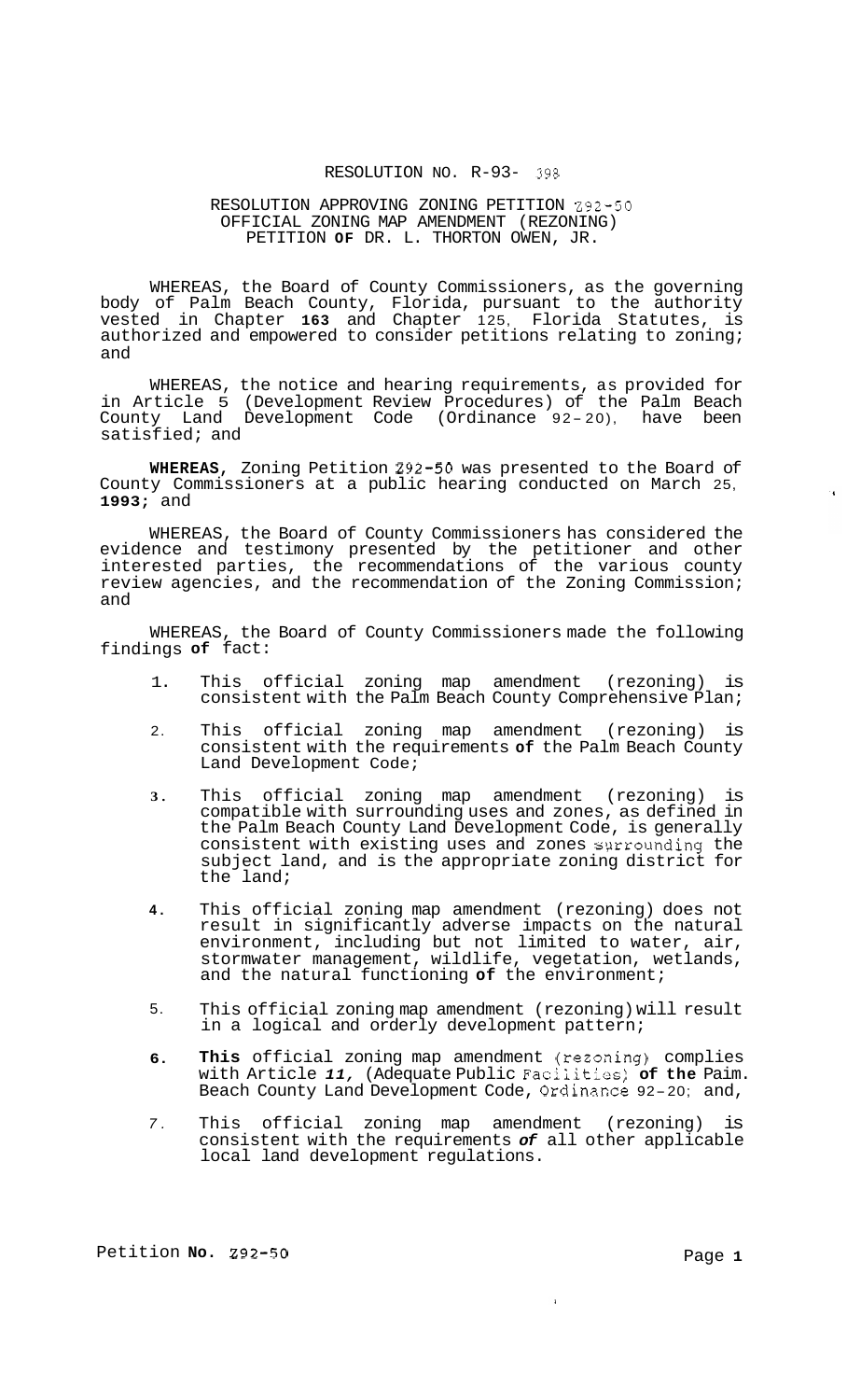WHEREAS, Article 5, Section 5.3 .D.9 (Action by Board of County Commissioners) of the Palm Beach County Land Development Code requires that the action of the Board of County Commissioners he adopted by resolution.

NOW, THEREFORE, BE IT RESOLVED BY THE BOARD OF COUNTY COMMISSIONERS OF PALM BEACH COUNTY, FLORIDA, that Zoning Petition Z92-53, the petition of DR. L. THORTON OWEN, JR BY W. KENT WILMERING, AGENT for an OFFICIAL ZONING MAP AMENDMENT (REZONING) from the NEIGHBORHOOD COMMERCIAL (CN) ZONING DISTRICT to the GENERAL COMMERCIAL (CG) ZONING DISTRICT on a parcel of land legally described in EXHIBIT A, attached hereto and made a part hereof, and generally located as indicated on a vicinity sketch attached as EXHIBIT B, attached hereto and made a part hereof, was approved on March 25, 1993, subject to the voluntary commitments described in EXHIBIT C, attached hereto and made a part hereof.

Commissioner Newell moved for the approval of *the*  Resolution.

The motion was seconded by Commissioner **Aaronson** and, upon being put to a vote, the vote was as follows:

| Mary McCarty, Chair<br>Burt Aaronson<br>Ken Foster | م Ay<br>Ay <sub>e</sub><br>$\mathbf{A}\mathbf{y}_e$ |
|----------------------------------------------------|-----------------------------------------------------|
| Maude Ford Lee                                     | Absent                                              |
| Karen T. Marcus                                    | $Ay_e$                                              |
| Warren Newell                                      | $Ay_{e}$                                            |
| Carol A. Roberts                                   | $A y_{\rho}$                                        |

The Chair thereupon declared that the resolution was duly passed and adopted this 25th day of March, **1993.** 

APPROVED AS TO FORM AND LEGAL SUFFICIENCY

PALM BEACH COUNTY, FLORIDA BY ITS BOARD OF COUNTY COMMISSIONERS

DOROTHY H. WILKEN, CLERK'

, + **,I**   $\mathcal{F}^{\mathcal{F}}$  $\overline{K}$ BY: DEPUTY CLERK

BY: **ATTORNEY** 

 $\bullet$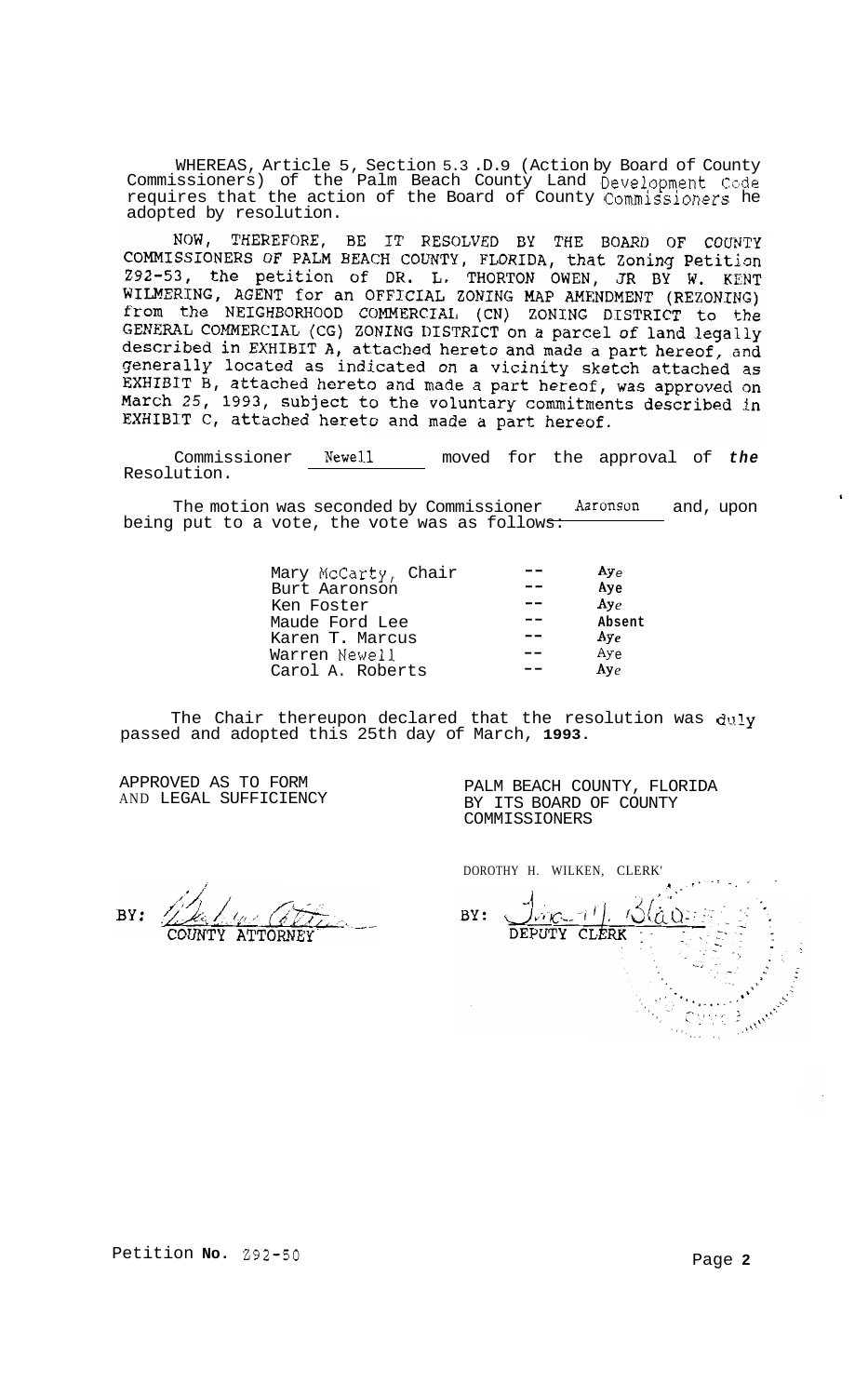# EXRIBIT "A"

4

Т

 $: 20$ 

P.04

# Legal Description

The **West half** of the Southwest Quarter **of** the Southeast Quarter **of the** Southeast Quartet;

The **East half of** the Southeast quarter of the Southwest quarter of the Southeast quarter;<br>The West half of the Southeast: quarter of the Southwest quarter

The **West half of the** Southeast: quarter of **the Southwest** quarter of **the** Southeast quarter, - **LESS** the East 150 feet of the South **<sup>195</sup> feet thereof;** 

**The** South **210 feet** of the **Ea.st** half of the **East half of** the Southwest **quarter** of **the Southwest qcarter** of **fhe** Southeast quarter **<sup>I</sup>**

**The** North 120 feet of the **South 330** feet of the **East** quarter of the **Southwest** qusrter of the Southwest **quarter** of the Southeast quarter:

*The* liorth **100 feet** of the South **430 feet** of the **East:** half of the **East half** of the **Southwest** quzrter **of** the Southwest quarter **of the** Southeast quarter **<sup>J</sup>**

**And** the **East half, LESS the** South 430 **feet** of the **East half of**  the Southwest **quarter** of the **Southwest** quarter of the Southeast **Quarter;** all **being** part of **Section 24,** Township **44** South, Range **<sup>42</sup>East, Palm Beach** County, Florida, . '?

**LESS, HOWEVER, the West 15** feet thereof for road **right-of-way.** 

**ALSO, LESS, HOWEVER, the right-of-way** for **Lake** Worth **Road** (State **Road 802) as recorded** in **Road** Book *5,* **Pages 133 and 134, Public Records of Palm Beach** County, **Florida.** 

**SUBJECT** TO **easements**, reservations, restrictions and rights-of-way **of record.** 

**CONTAINING: 15.672 acres,** 

/ /'

 $\ddot{\phantom{1}}$ 

NOY 20 1997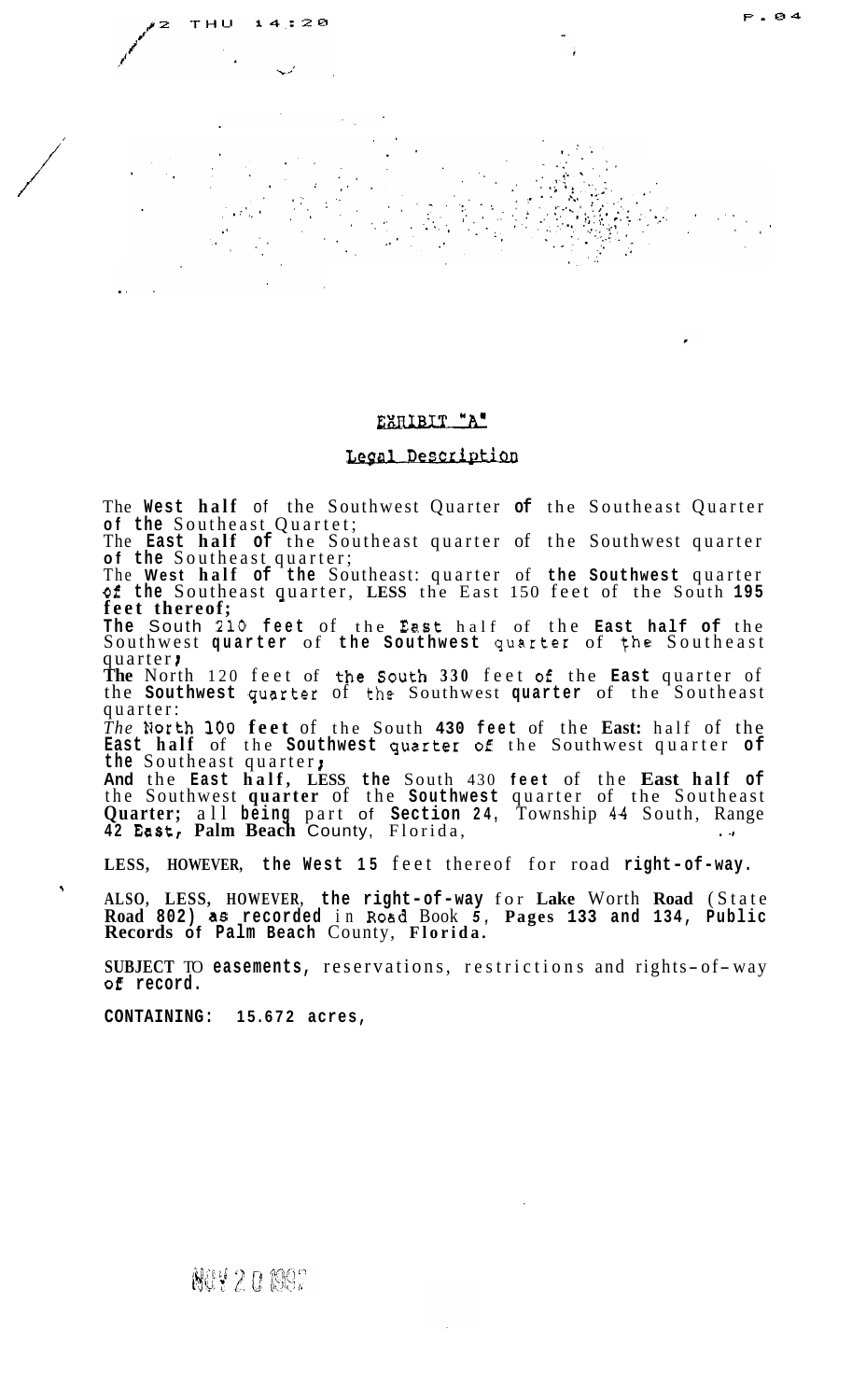# EXHIBIT B

# VICINITY SKETCH



I